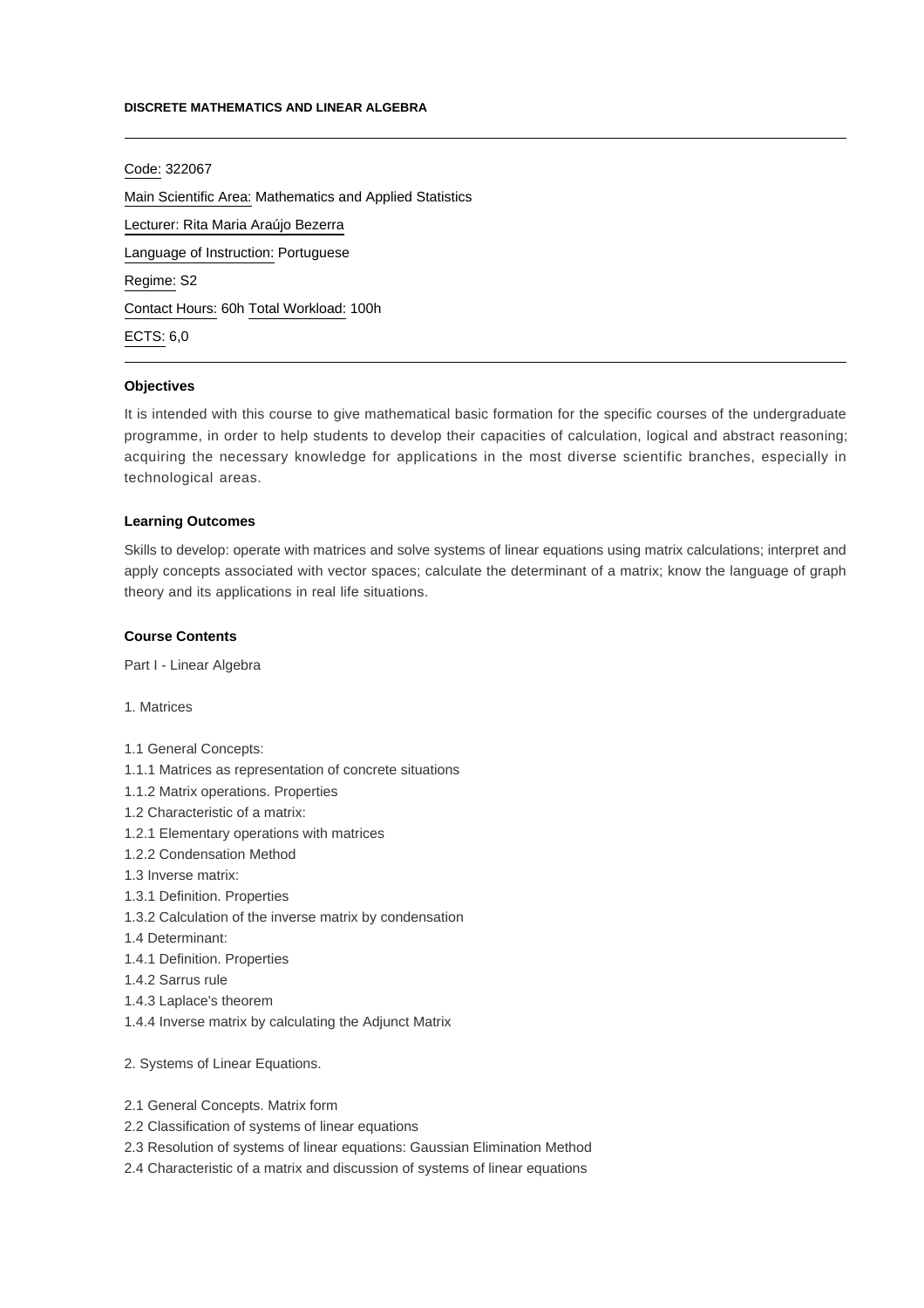2.5 Resolution of systems of linear equations by determinants: Cramer systems

- 3. Vector spaces
- 3.1 Definition
- 3.2 Subspace of a vector space
- 3.3 Linear combinations
- 3.4 Generated subspaces
- 3.5 Dependence and linear independence of vectors
- 3.6 Bases and dimension

Part II - Discrete Mathematics

- 1. Graph Theory:
- 1.1 Basic definitions
- 1.2 Subgraph of a graph and partial graph. Bipartite graphs and complete graphs. Isomorphic graph
- 1.3 Chains and path of a graph. Eulerian and Hamiltonian paths
- 1.4 Connectivity of a graph
- 1.5 Boolean matrix of the graph
- 1.6 Direct and reverse transitive closure of a vertex
- 1.7 Planar graphs

2. Network Analysis

2.1 Networks 2.2 Minimal extension problems 2.3 Minimum travel problems

### **Recommended Bibliography**

Gonçalves, R. (2018). Álgebra Linear - teoria e prática(2ª ed.). Lisboa: Sílabo.

## **Learning and Teaching Methods**

Contents: Matrices. Matrix language. Matrix operations. Matrices as representation of concrete situations. Systems of linear equations. Approach to the study of systems of linear equations. Systems of two equations and two unknowns. Systems of three equations and three unknowns. Systems of m equations and n unknowns. Solving systems of linear equations. Limitations of the methods of solving systems of linear equations. Gauss elimination method. Characteristic of a matrix and another discussion of system of linear equations. Algorithm to determine the inverse matrix. Main Objectives: operate with matrices and solve systems of linear equations using matrix calculations. Contents: Determinants. Definition and properties. Algorithm for the calculation the determinant of any order. The determinants and the inverse of a matrix. Determinants in solving systems of linear equations. Main Objectives: calculate the determinant of a matrix. Contents: Real vector spaces. Finding new "vectors". Vector subspaces. Linear combination. Span of a set of vectors. Linear independence and dependence. Basis and dimension. Main Objectives: interpret and apply concepts associated with vector spaces. Contents: : Graph theory. Definitions and examples. Subgraphs. Bipartite and complete graphs. Isomorphism of graphs. Paths and cycles. Eulerian paths and Hamiltonian cycles. Connectivity. Boolean matrix. Transitive closure. Planar graphs. Network analysis. Networks. Minimum-spanning-tree problem. Shortest-path problem.

Main Objectives: know the language of graph theory and its applications in real life situations.

### **Assessment Methods**

Continuous evaluation: